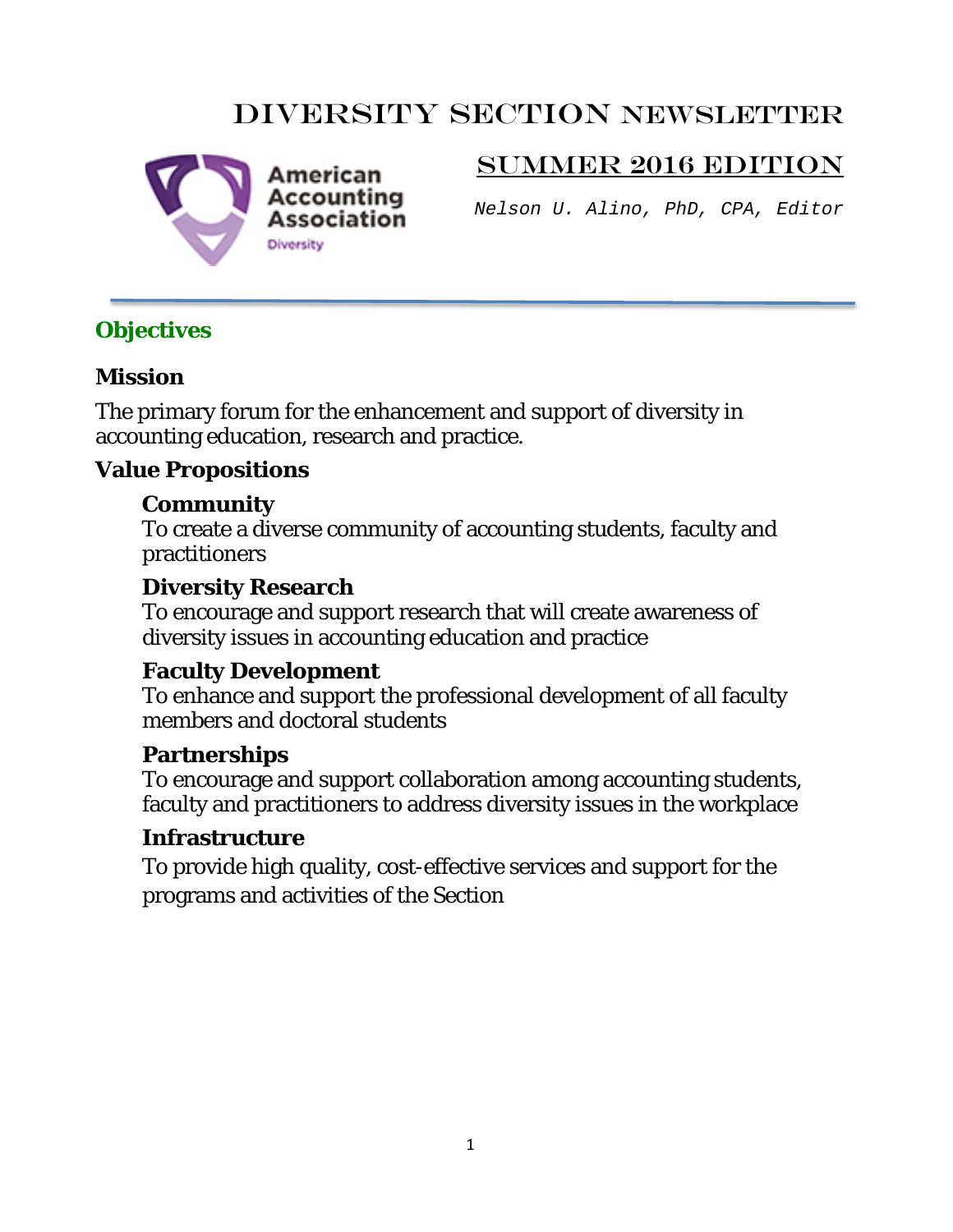# **Letter from the Section President**



Greetings Diversity Colleagues,

I cannot believe a year has gone by since I became the President of the chapter. The mid-year meeting held in Atlanta, Georgia on November 6-8, 2015 was well attended and included informative sessions thanks to the hard work of Stephani Mason and Dereck Barr-Pulliam, our co-chairs.

The annual meeting is only a few weeks away, and I am looking forward to seeing everyone.

This newsletter provides information about the 2016 annual meeting in New York, New York, August 5-10, 2016. It also highlights our members' achievements and current and incoming officers and volunteers.

Please join us at our annual breakfast business meeting, which will be held on Wednesday, August 10, 2016 at 6:45 am. At the meeting we will:

- Elect our new officers:
- Award our sponsors; and
- Award members for their service during the year.

While at the annual meeting, please be sure to attend our diversity sections; they will be listed in the program.

I thank you all for allowing me to serve as President of the Diversity section. I wish Maria Caban-Garcia much success as she serves as our 2016-2017 President.

Thank you for being a member and helping to make our section thrive! Sincerely,

*Evelyn A. McDowell*

Dr. Evelyn A. McDowell, Ph.D., CPA, CGMA

Diversity Section President, 2015-2016 Rider University, emcdowell@rider.edu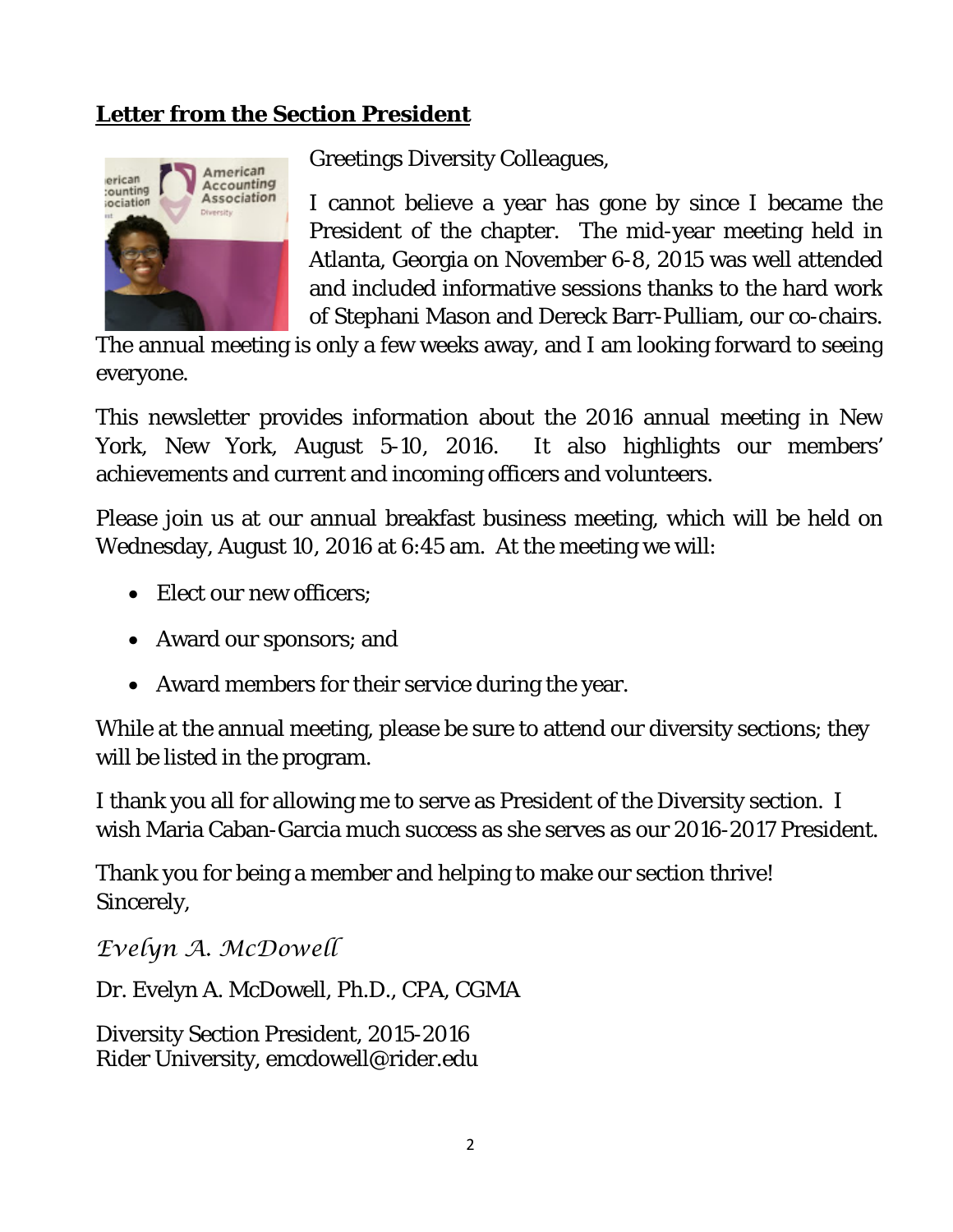# **NEW YORK 2016 CELEBRATION OF THE CENTURY**

**American Accounting Association Annual Meeting** and Conference on Teaching and Learning in Accounting

August 6 through August 10, 2016

The theme of the 2016 Annual Meeting in New York is "Celebration of the Century". The association celebrates its  $100<sup>th</sup>$  year and more than 7,000 members. The meeting will focus on future and the goal of becoming a learned profession. The topics of the plenary and luncheon sessions will discuss how accounting has impacted our history and how the accounting and the accounting profession will be critical to our future of a prosperous society.

# **AAA Meeting Hotels:**

New York Hilton Midtown 1335 Avenue of the Americas New York, NY 10019 USA Telephone: 1- 212-586-7000 Association Group Rate: Single/Double: \$259\*

Sheraton New York Times Square 811 7th Avenue New York, NY 10019 USA Telephone: 1-212- 581-1000 Association Group Rate: Single/Double: \$269

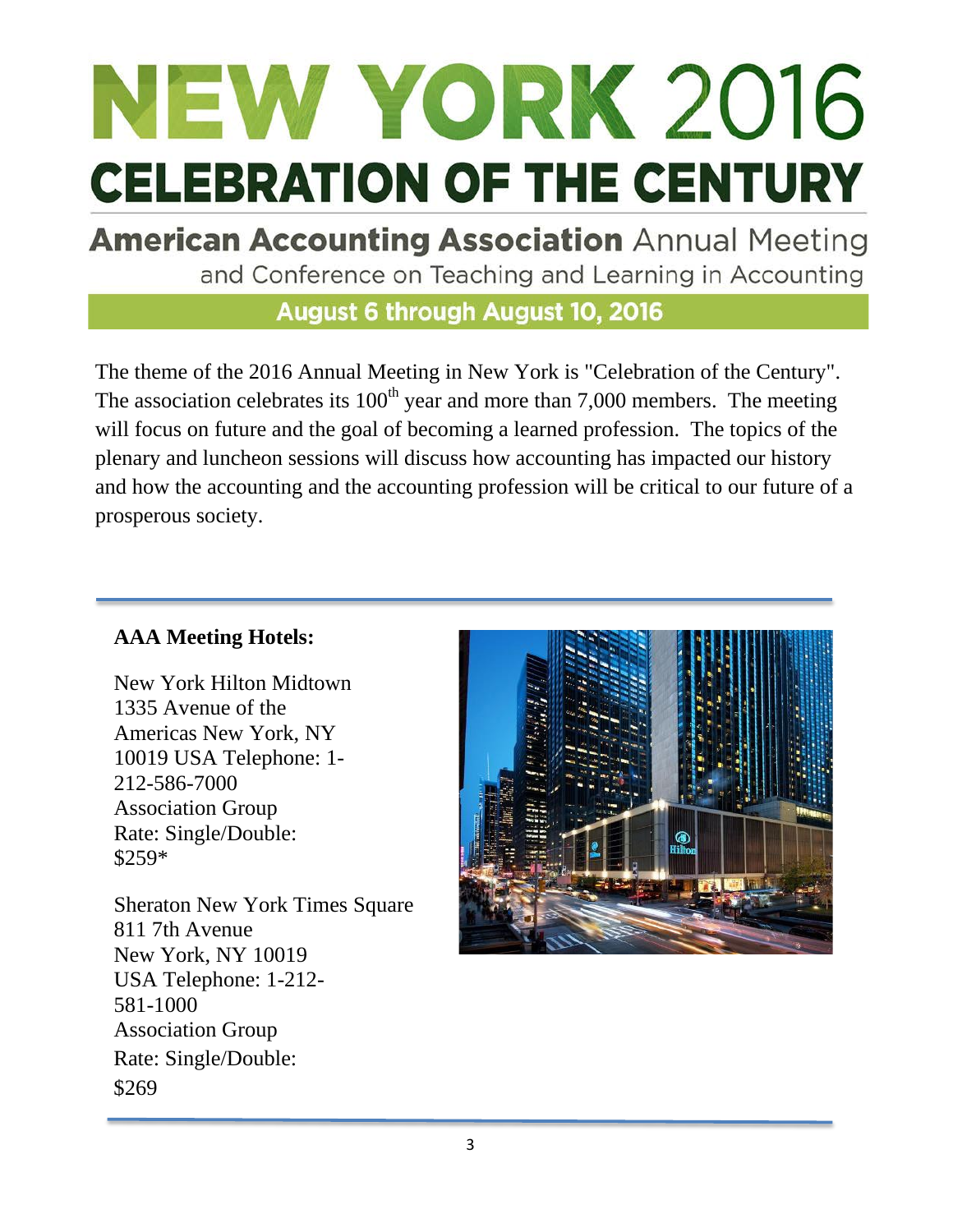# **2016 Annual Meeting Sessions Diversity Section**

#### **Monday August 8, 2016 — 4:00 pm-5:30 pm**

#### **3.18 Gender Diversity and Corporate Governance**

*[The Business Case For Cultural and Gender Diversity on Corporate Boards](https://www2.aaahq.org/AM/abstract.cfm?submissionID=1945)* Larelle J. Chapple, Queensland University of Technology; Shireenjit Johl, Deakin University

*[The effects of board gender diversity on bankruptcy risk, reputation risk, and capital market risk](https://www2.aaahq.org/AM/abstract.cfm?submissionID=4083)* Linda Chen, Washington State University; Jeffrey Gramlich, Washington State University; Kimberly Houser, Washington State University

#### **Tuesday August 9, 2016 — 10:15 am-11:45 am**

#### **4.07 African Accounting Moderator:** Aida Sy, Critical Accounting Projects *Panelists:* Jean Guy Degos, University of Bordeaux IV George Mickhail, University of Wollongong Fahrettin Ockabol, CAS Aida Sy, Farmingdale State College, SUNY Anthony Tinker, Baruch College–CUNY

#### **Tuesday August 9, 2016 — 4:00 pm-5:30 pm**

#### **6.20 Internal Controls and Financial Reporting Quality**

*[CEO-Board Social Connection and Internal Control Quality](https://www2.aaahq.org/AM/abstract.cfm?submissionID=4040)* Sheng-Syan Chen, National Taiwan University; Shu-Miao Lai, Kainan University; Chih-Liang Liu, Xiamen University

#### *[How Do Causal Link and Financial Performance Jointly Influence Investors' Reliance on Disclosures](https://www2.aaahq.org/AM/abstract.cfm?submissionID=2306)  [of Nonfinancial Information?](https://www2.aaahq.org/AM/abstract.cfm?submissionID=2306)*

Lei Dong, Eastern Washington University; Bernard Wong-On-Wing, Washington State University

#### **Wednesday August 10, 2016 — 10:15 am-11:45 am**

**7.21 Diversity Effects in Accounting and Governance** *[Do Director Networks Affect Financial Reporting Quality?](https://www2.aaahq.org/AM/abstract.cfm?submissionID=2631)* Chin Man Chui, Xiamen University; Bright Gershion Godigbe, Xiamen University; Chih-Liang Liu, Xiamen University

*[Liquidity Risk and Takeovers](https://www2.aaahq.org/AM/abstract.cfm?submissionID=2780)* Hawfeng Shyu, Sun Yat-sen University

*[Psychological Barriers to the Field: The Impact of Stereotype Threat upon Ethnic Minority Entry to](https://www2.aaahq.org/AM/abstract.cfm?submissionID=776)  [the Accounting Major](https://www2.aaahq.org/AM/abstract.cfm?submissionID=776)* Brandis Phillips, North Carolina Agricultural and Technical State University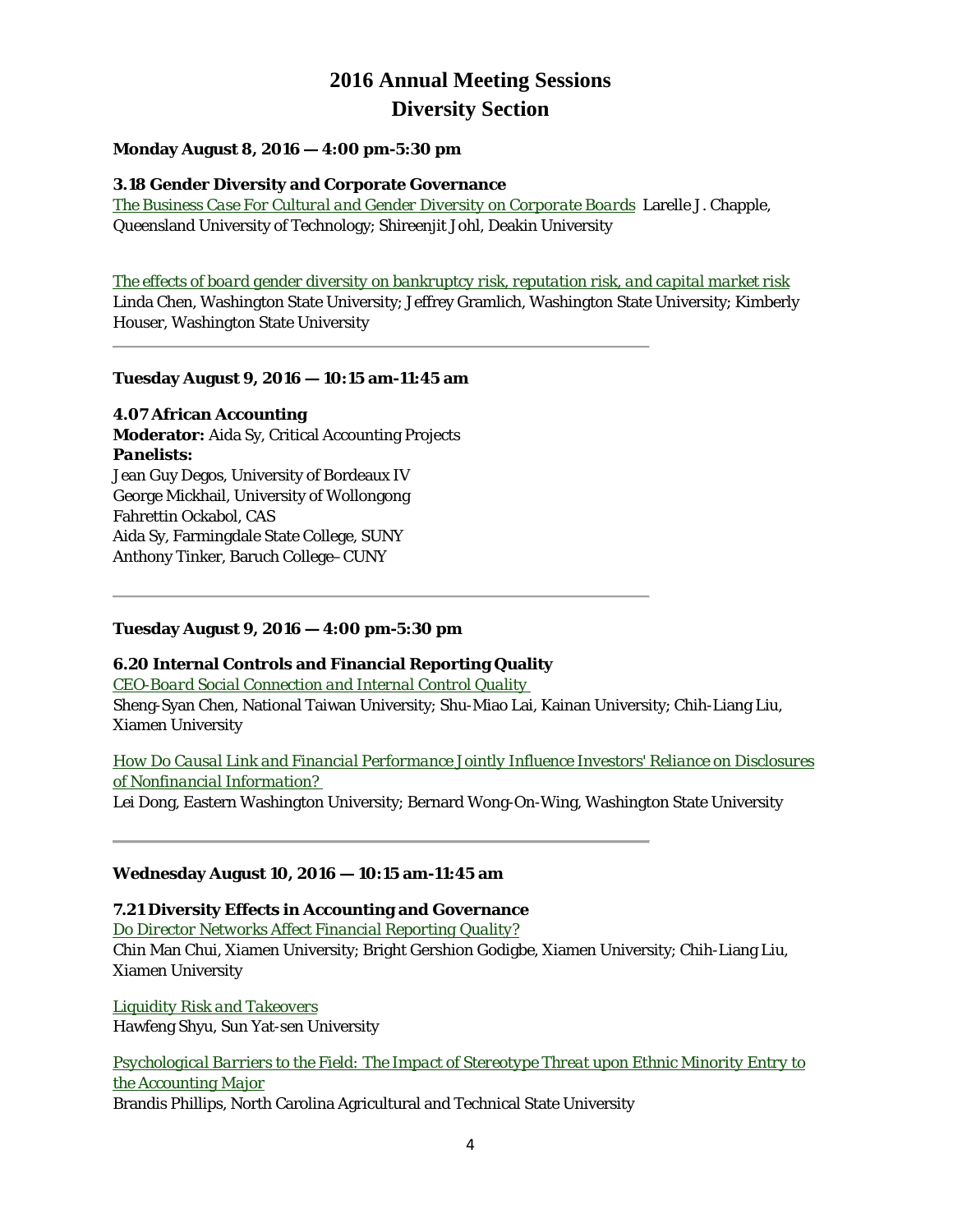# **Call for Papers and Participants**

You are invited to the **Twelfth Midyear Diversity Section Meeting** to be held at the Hyatt Regency Coral Gables Hotel in Coral Gables, Florida from October 28-30, 2016. The Hyatt Regency Coral Gables Hotel is only 4 miles from Miami International Airport. *Complimentary internet access is included in the guest room rate if booked within the group block.*

The conference will consist of plenary, concurrent, and panel discussion sessions that explore differences among people in organizations and many accounting research topics.

Participation in the following areas is invited:

- Papers (including early stage working papers as well as more developed papers)
- Panel discussions
- Emerging Research session
- Doctoral Student Road Paper Pitches

Papers and panels may encompass any topical area of accounting or any methodology. In addition, research focusing on diversity or non-traditional accounting issues is particularly encouraged. The program will be structured around submissions accepted for presentation. Areas for Submissions: Curricula & Pedagogy, Diversity in Business or Higher Education, Gender/LGBT Issues, History, etc. In addition, this call solicits those willing to serve as a session moderator.

## **Submission Instructions**

To submit your paper (or to volunteer as a moderator), please CLICK HERE to access the submissions system using your AAA member ID and password. If you have forgotten your AAA member ID/password, [click here](http://aaahq.org/Forgot-Password) to retrieve them. If you do not have an AAA member ID/password, please [click here](https://aaahq.org/Membership/Create-Account) to obtain AAA login credentials. Then create an account in the new system, using your AAA login credentials. If you have difficulty logging in, please contact Suzanne Mullinnix at [suzanne@aaahq.org](mailto:suzanne@aaahq.org?subject=Diversity%20Meeting%20Log-in)

## **Paper Sessions**

Paper Sessions provide an opportunity for researchers to present early stage or more developed papers in an open dialogue setting followed by a discussion period with audience members.

## **Panel Sessions**

If you have an idea for a panel discussion and want to moderate that panel, submit your proposed topic, panel members and brief description (up to 300 words). Submissions to a midyear meeting may have been submitted to the American Accounting Association National meeting or regional meetings, but should not have been published elsewhere before the 2015 Diversity Section meeting. *Early submission is highly encouraged*.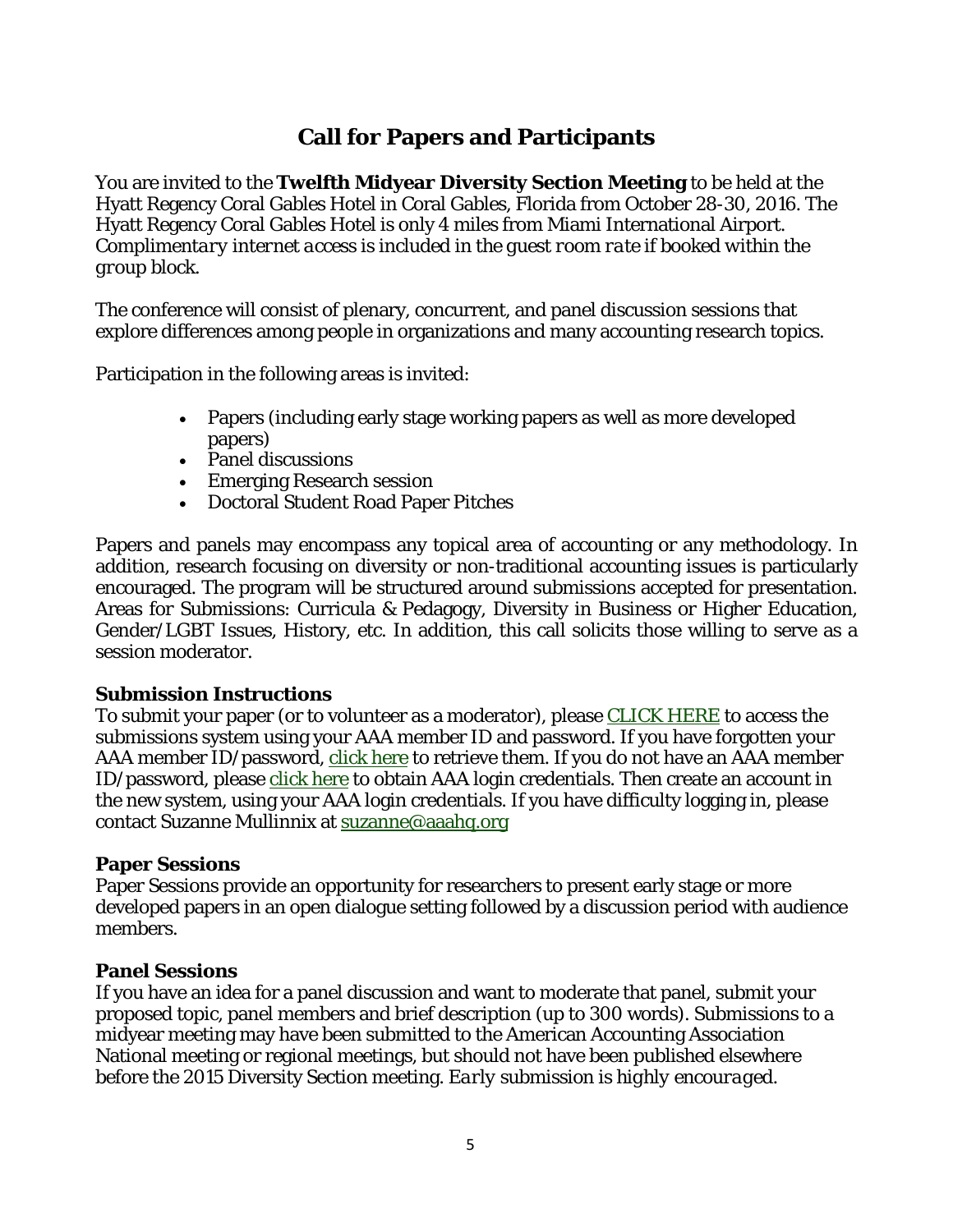# **Emerging Research Session**

Emerging Research Sessions are designed to allow faculty and doctoral students to submit proposals and receive feedback on their theory and research designs prior to collecting data. Proposals should have clearly stated research questions, well-developed theory and hypotheses based on the relevant literature in the area. These proposals will benefit from informed feedback on theory and guidance on how best to proceed when testing the hypotheses.

Five to six presenters will each give 10 minute presentations of their research projects. Each presentation will be followed by 10-15 minutes of open dialogue among the presenters, audience members, and Session Leader. All conference attendees are encouraged to read and bring comments on each of proposals to the session to facilitate the discussion. *Emerging research proposals may encompass any topical area of accounting and may be theoretical or practice-oriented and should not exceed five (5) double-spaced pages*. Proposals can have an academic, practitioner or pedagogical focus.

# **Doctoral Student Road Paper Session**

This session will provide an opportunity for doctoral students to prepare for job talks and/or the Miami/AAA Rookie Camp. We hope that presenting elements of their dissertation in this environment will be beneficial to the job search.

Accepted submissions obligate the author (or one co-author) to register for the meeting and present the paper at its scheduled time.

# **Important Dates:**

Submit papers by **Monday, August 22**. Acceptances will be emailed by **Monday, September 12**. Last day to register without late fees is **Monday, September 26**. Conference hotel rates are not guaranteed if not booked by **Monday, September 26**.

# Job Openings

UNIVERSITY OF SOUTH FLORIDA, ST. PETERSBURG - Program of Accountancy Position: Director, Program of Accountancy. For more information and to apply to the position, please visit:

https://gems.fastmail.usf.edu:4440/psp/gemsprotam/EMPLOYEE/HRMS/c/HRS\_HRAM.H RS APP\_SCHJOB.GBL?Page=HRS\_APP\_SCHJOB&Action= U&FOCUS=Applicant&SiteId=1 and search "Director Program of Accountancy" (Job ID 10091)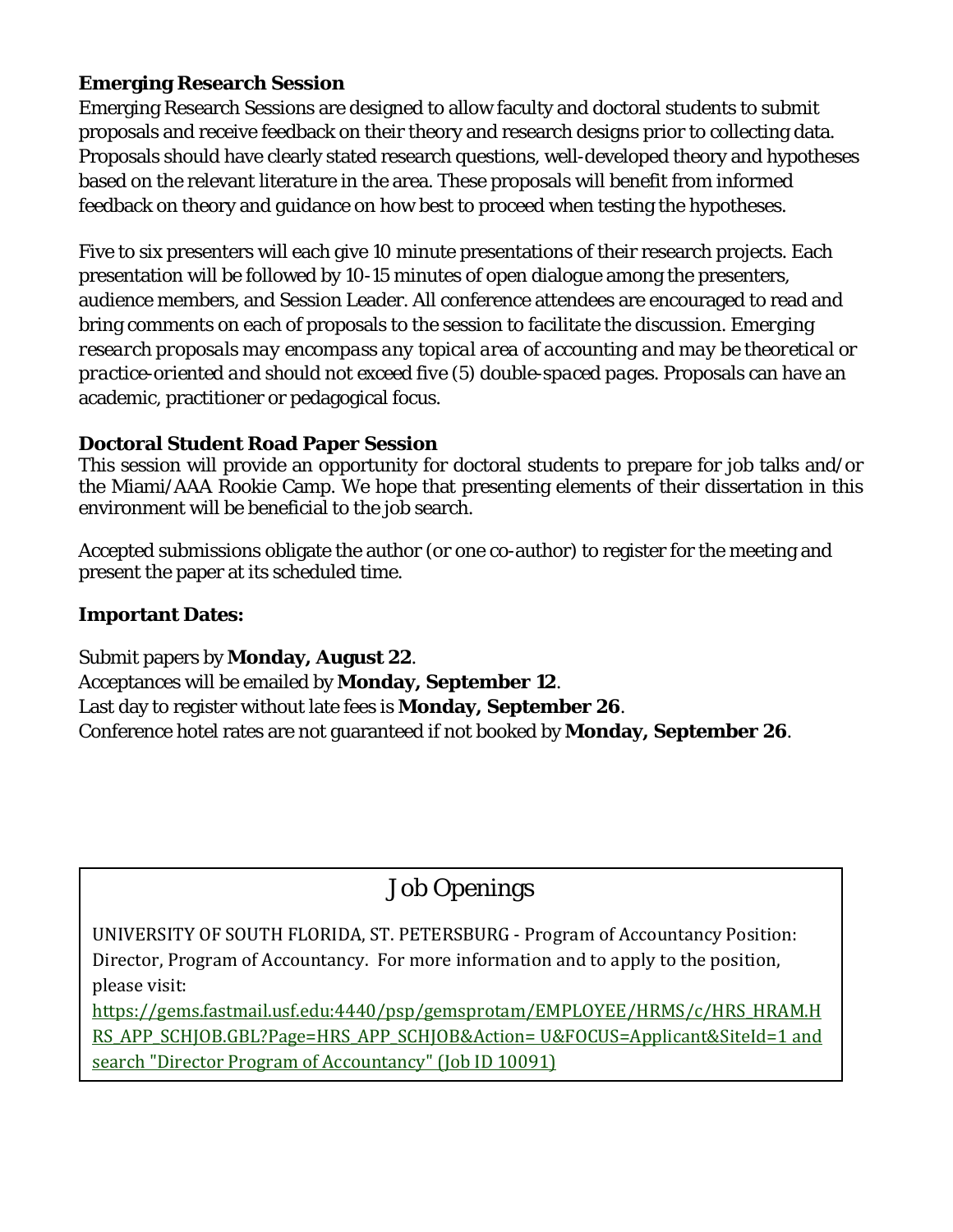# **Our Members Talk about Diversity**

In an article published in the *Extra Credit*, an on-line publication of the AICPA published April 12, 2016, two of our members, Kevin James and Evelyn McDowell, were quoted as they spoke about their University's faculty-led programs designed to help diverse students find success in the profession. For a copy of the article, follow this [link.](http://www.aicpa.org/InterestAreas/AccountingEducation/NewsAndPublications/Pages/diversity-in-accounting-pipeline.aspx?utm_source=mnl:extracredit&utm_medium=email&utm_campaign=12Apr2016)

# **Member Updates and Announcements:**

| <b>Promotions and Tenure</b> |                                                                                       |                            |                            |                |  |  |
|------------------------------|---------------------------------------------------------------------------------------|----------------------------|----------------------------|----------------|--|--|
| Member Name                  | University/College Affiliation                                                        | Old Position               | <b>New Position</b>        | Effective Date |  |  |
| Porschia Nkansa              | California State University, Los Angeles                                              | Ph.D. Candidate            | <b>Assistant Professor</b> | 8/15/2016      |  |  |
| Du, Chan                     | University of Massachusetts Dartmouth                                                 | <b>Assistant Professor</b> | Associate Professor        | 9/1/2015       |  |  |
|                              |                                                                                       |                            | Associate Dean of          |                |  |  |
| Smith, Pamela                | The University of Texas at San Antonio                                                | Assistant Professor        | <b>Graduate Studies</b>    | 1/1/2016       |  |  |
| <b>Brigitte Muehlmann</b>    | <b>Babson College</b>                                                                 | Associate Professor        | Professor                  | 9/1/2016       |  |  |
| Davis, Quintin               | <b>Baltimore City Community College</b>                                               | Instructor                 | <b>Assistant Professor</b> | 9/1/2016       |  |  |
|                              |                                                                                       |                            | Associate Professor of     |                |  |  |
| Griffith, Andrew             | Iona College                                                                          | Assistant Professor        | Accounting                 | 9/1/2015       |  |  |
|                              | Caban-Garcia, Maria T. University of South Florida St. Petersburg Assistant Professor |                            | Associate Professor        | 8/7/2016       |  |  |
|                              |                                                                                       |                            | Department Chair and       |                |  |  |
| Little Jr. Harold            | Western Kentucky University                                                           | Associate Professor        | Associate Professor        | 7/1/2016       |  |  |
| Dawkins, Mark                | University of North Florida                                                           | Associate Professor        | Dean and Professor         | 6/15/2015      |  |  |
|                              |                                                                                       | Associate                  | Professor                  | 9/1/2015       |  |  |
| Smith, Ola                   | Western Michigan University                                                           | Professor                  | Department Chair           | 9/1/2016       |  |  |

| <b>Awards Given to Our Members</b> |                                       |                                                                                                                                                                                                                    |  |  |
|------------------------------------|---------------------------------------|--------------------------------------------------------------------------------------------------------------------------------------------------------------------------------------------------------------------|--|--|
| Member Name                        | University/College Affiliation        | Award                                                                                                                                                                                                              |  |  |
| Harding, Michelle                  | The University of Tennessee           | One of 25 PhD students and new faculty members selected to participate in the<br>Early Career Professional Development Workshop at Olin Business School at<br>Washington University in St. Louis June 22-25, 2016. |  |  |
| Du, Chan                           | University of Massachusetts Dartmouth | Charlton College of Business Research Award, presented by Univ. of<br>Massachusetts Dartmouth Charlton College of Business, June 2016.                                                                             |  |  |
| Muehlmann, Brigitte Babson College |                                       | Competitive Manuscript Award, Forensic Accounting Section, American<br>Accounting Association for "The Use of Forensic Accounting Experts in Tax<br>Cases as Identified in Court Opinions".                        |  |  |
| Tanner, Margaret                   | University of Arkansas - Fort Smith   | KPMG Mentoring Award, Presented by the AAA Gender Section, August 2016                                                                                                                                             |  |  |

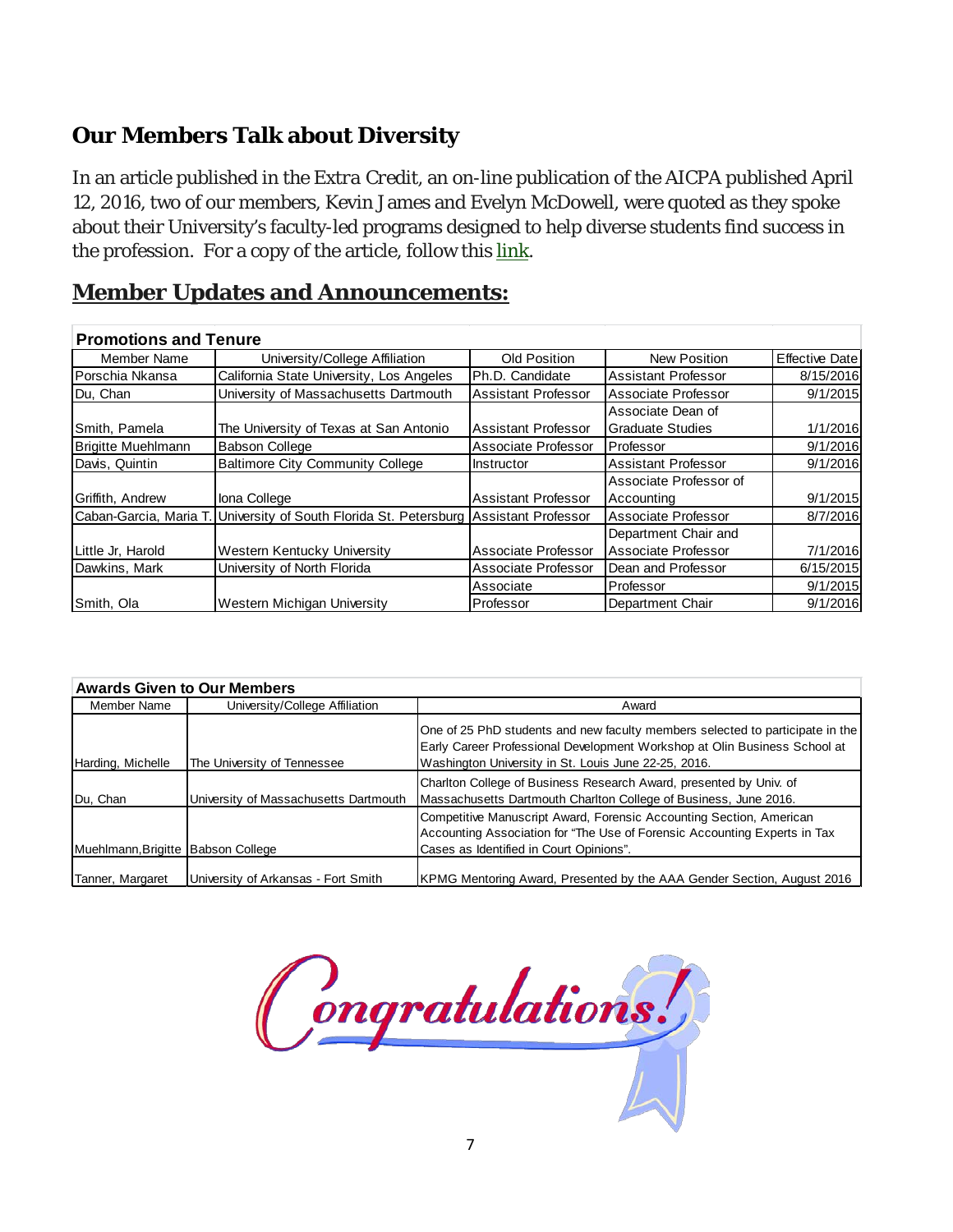# **Member Updates and Announcements: (Continued)**

| Member Name            | University/College Affiliation                | <b>Article Citation</b>                                                                                                                                                                                                                                                               |
|------------------------|-----------------------------------------------|---------------------------------------------------------------------------------------------------------------------------------------------------------------------------------------------------------------------------------------------------------------------------------------|
| Mills, Lillian         | The University of Texas at Austin             | Law, Kevin K. F. and Lillian F Mills. "Taxes and Financial Constraints: Evidence from<br>Linguistic Cues." Journal of Accounting Research 53(4), (2015): 777-819.                                                                                                                     |
| Du, Chan               | University of Massachusetts<br>Dartmouth      | Du, C., and T. Lin. "Outside Director Compensation and Accruals Quality."<br>International Journal of Accounting and Finance 5, no. 3 (2015): 205-229.                                                                                                                                |
| Al-Adeem, Khalid       | King Saud University                          | Al-Adeem, Khalid R. (2015). "Sustaining Mutual and Market Interests in the Auditor and<br>Corporate Client Relationship". A Refereed Proceeding. Edited by Shifei Chung, Ph.D.<br>American Accounting Association Mid-Atlantic Region Meeting. April 23–25, 2015.<br>Cherry Hill, NJ. |
|                        |                                               | Muehlmann, Brigitte and Priscilla Burnaby. "The Role of Special Masters in Federal Tax<br>Cases." Journal of Forensic and Investigative Accounting 7, Issue 2 (December 2015): 1<br>30.                                                                                               |
| Muehlmann, Brigitte    | <b>Babson College</b>                         | Muehlmann, Brigitte, Victoria Chiu, and Qi Liu. "Emerging Technologies Research in<br>Accounting: JETA's First Decade." Journal of Emerging Technologies in Accounting 12<br>$(2015): 17-50.$                                                                                         |
| Caban-Garcia, Maria T. | University of South Florida St.<br>Petersburg | Caban-Garcia, Maria T., Karin A. Petruska, and Carmen B. Rios-Figueroa. "Foreign<br>Firms Mandatory Reporting of Material Weaknesses in Internal Control." Internal<br>Auditing 30, no. 6 (2015): 24-33.                                                                              |
| Little, Harold Jr.     | Western Kentucky University                   | Little, Harold Jr. "A History of Internal Control: From Then to Now." Academy of<br>Business Journal (October 2014)                                                                                                                                                                   |
| Dawkins, Mark          | University of North Florida                   | Wieland, Matthew, Mark C. Dawkins, and Don Ariail. "Small and Large Faculty-Size<br>Adjusted Accounting Program Rankings Based on Research-Active Faculty: A Uniform<br>Approach." Academy of Educational Leadership Journal 19, no. 3: 1-22.                                         |

#### **Published Articles and Other Publications**

# **First African American Female to Lead AICPA**



Kimberly Ellison-Taylor is set to become the first African American female leader of the American Institute of Certified Public Accountants (AICPA). She will be appointed vice-chair in October 2016, becoming the next in line to head AICPA's board of directors after Tim Christian's forthcoming one-year tenure.

Currently, Ellison-Taylor is an executive director at Oracle, where she develops technology strategies. She is a CPA and has served as global practice leader for health and human services at Oracle.

# **Consider Donating to Our Scholarship Funds**



- 1. Pay It Forward Fund
- 2. Clement/Dawkins Fund

Send donations to: David Boynton, Assistant Director, Program Development Academic Programs and Publications, c/o of the AAA Diversity Section, 5717 Bessie Dr, Sarasota, FL 34233.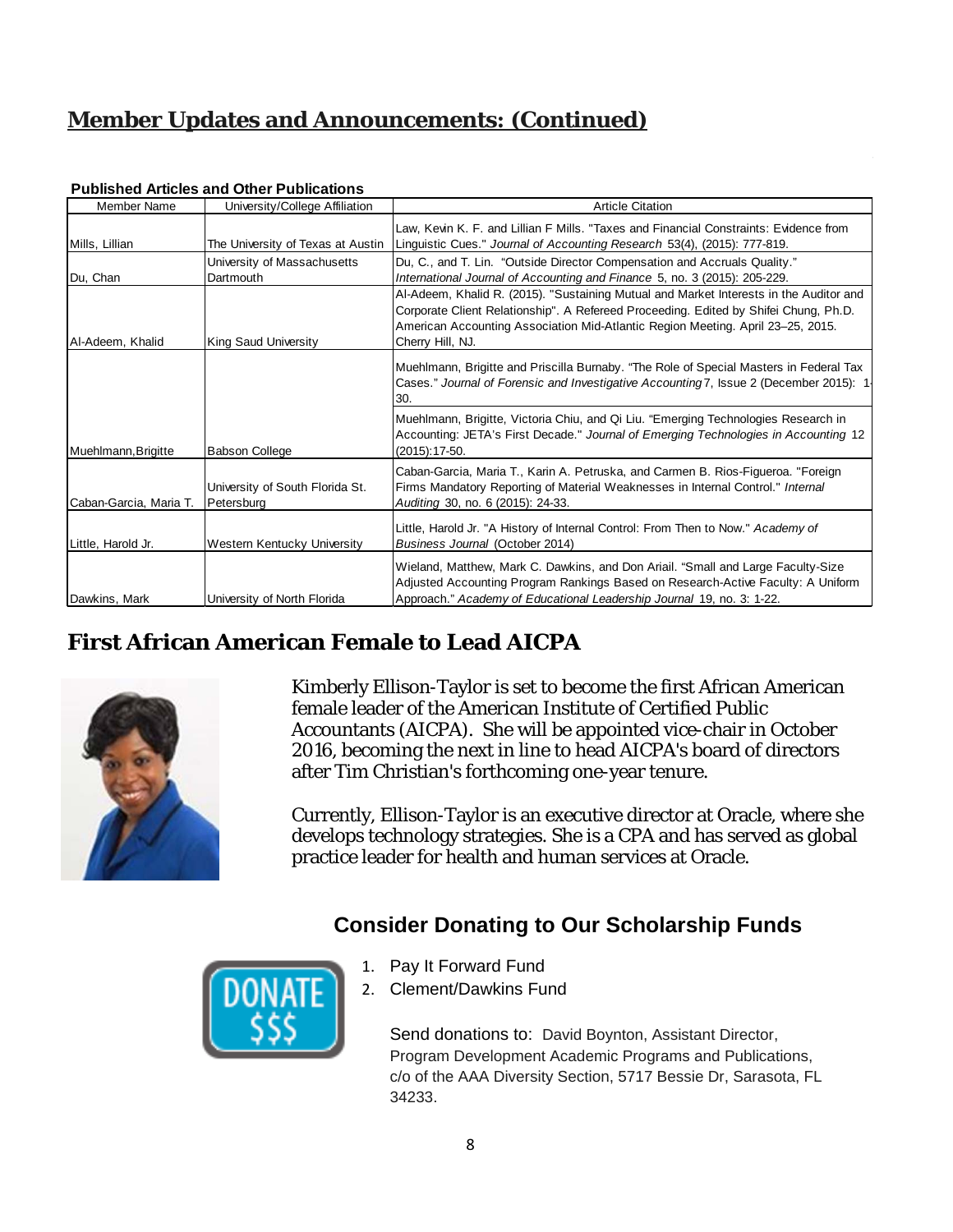#### Our 2015-2016 Diversity Section Officers:

#### **2015-2016 Diversity Section Volunteer Directory-as of 6/15/2015**

| <b>Officers</b>               | <b>Volunteer Name</b>        | <b>Volunteer Affiliation</b>               |
|-------------------------------|------------------------------|--------------------------------------------|
| President                     | <b>Evelyn McDowell</b>       | <b>Rider University</b>                    |
| Past President                | <b>Andrea Alston Roberts</b> | <b>University of Virginia</b>              |
| <b>Vice President</b>         | Maria Caban-Garcia           | University of South Florida-St. Petersburg |
| Treasurer                     | <b>Robert Marley</b>         | The University of Tampa                    |
| Secretary                     | Nicole McCoy                 | North Carolina Central University          |
| <b>Council Representative</b> | <b>Mark Dawkins</b>          | University of Georgia                      |
| <b>Research Coordinator</b>   | Dahlia Robinson              | University of South Florida                |
| <b>Editors</b>                |                              |                                            |

Newsletter Editor **Nelson Alino Nelson Alino Quinnipiac University** AAACommons Editorial Board Member Amelia Baldwin University of Arkansas-Fort Smith

#### **Committee Chairpersons**

2015 Annual Meeting Liaison **Helen Brown-Liburd** Rutgers University 2015 Midyear Meeting Co-Chair Stephani Mason DePaul University 2015 Midyear Meeting Co-Chair Dereck Barr University of Wisconsin 2016 Midyear Meeting Co-Chair Stephani Mason DePaul University 2016 Midyear Meeting Co-Chair Dereck Barr University of Wisconsin

Awards Committee **Raymond Elson** Valdosta State University Journal Exploratory Committee Raymond Elson Valdosta State University

#### **Regional Coordinators**



Mid-Atlantic **Helen Brown-Liburd** Rutgers University Midwest **Indiana** University Jason Brown **Indiana University** Northeast **Brigitte Muehlmann** Suffolk University Ohio **Dara Marie Marshall** Miami University

Southeast **Carlos Jimenez Angueira** University of South Florida-Sarasota Manatee Southwest **Margaret Tanner** University of Arkansas-Fort Smith Western **Craig Sisneros** University of Colorado

> The Diversity Section Appreciates Our 2015-2016 Sponsors